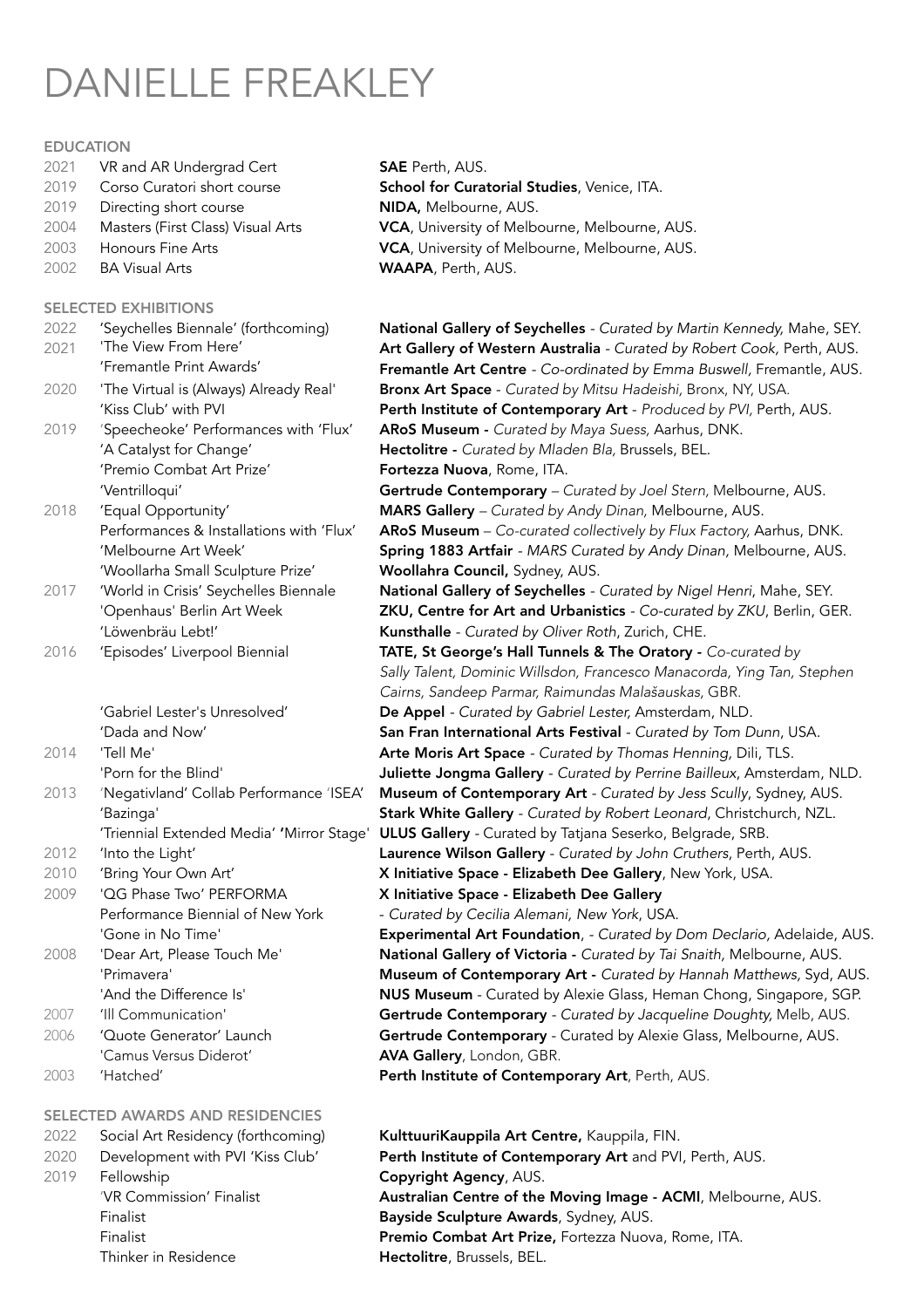|      | Artist in Residence                                                             | <b>PVI Collective, Perth, AUS.</b>                                |
|------|---------------------------------------------------------------------------------|-------------------------------------------------------------------|
|      | Performer                                                                       | Venice International Performance Week, Venice, ITA.               |
| 2018 | Artist in Residence with 'Flux Factory'                                         | ARoS Museum, Aarhus, DNK.                                         |
|      | Special Mention                                                                 | Woollarha Small Sculpture Prize, Sydney, AUS.                     |
| 2017 | Fellowship                                                                      | ZKU, Berlin, GER.                                                 |
|      | 'Performance Lab Commission'                                                    | <b>Gessnerallee' Theatre, Zurich, CHE.</b>                        |
| 2016 | 'Arte Laguna Prize' (First Selection Finalist) Arsenale of Venice, Venice, ITA. |                                                                   |
|      | Artist in Residence                                                             | Flux Factory, New York, USA.                                      |
|      | Artist Grant                                                                    | Ian Potter Foundation, Melbourne, AUS.                            |
|      | Development Grant                                                               | DCA, WA, AUS.                                                     |
| 2015 | Development Grant                                                               | Australia Council for The Arts, AUS.                              |
|      | Space Grant                                                                     | Dancehouse, Melbourne, AUS.                                       |
| 2014 | Artist in Residence                                                             | Perth Institute of Contemporary Art, PICA, Perth, AUS.            |
| 2011 | 'Honest Conversation' Lab Residency                                             | Media Lab Melbourne, Melbourne, AUS.                              |
| 2009 | 'Gone in No Time'                                                               | Australian Experimental Art Foundation, Residency, Adelaide, AUS. |
| 2008 | 'Emerging Artist Grant'                                                         | Australia Council of the Arts, AUS.                               |
| 2007 | 'Visual Arts Award' SOYA                                                        | Museum of Contemporary Art, AUS.                                  |
|      | 'Kickstart Grant'                                                               | Next Wave Festival, Melbourne, AUS.                               |
| 2004 | 'NGV Womens Association Award'                                                  | National Gallery of Victoria, Melbourne, AUS.                     |
| 2003 | 'Masters Award'                                                                 | Theadore Urbach Award, Melbourne, AUS.                            |
| 2002 | 'Memorial Prize'                                                                | John Birman Award, Perth, AUS.                                    |

#### SELECTED PUBLICATIONS

| 2019 | 'Ventriloquism for Dummies'             | The Age, Melbourne, AUS.                              |
|------|-----------------------------------------|-------------------------------------------------------|
| 2018 | 'Say What'                              | Art+Australia, Penelope Trotter and Ted Colless, AUS. |
| 2016 | 'What Australian Art Needs in 2016'     | Art Guide Australia, Natalie Thomas, AUS.             |
| 2015 | 'Dear L'                                | Runway Magazine, AUS.                                 |
| 2013 | 'You'd Be Home By Now'                  | ArtForum, Anthony Byrt, New York, USA.                |
|      | 'Food for Thought'                      | The New Zealand Herald, T.J. McNamara, NZL.           |
| 2012 | 'And the Difference Is'                 | MOMA Press, Liau Shu Juan, Brisbane, AUS.             |
| 2009 | 'You Shall Worship No Other Artist God' | Art+Culture, New York, USA.                           |
|      | 'Feminism Never Happened'               | Art+Australia, Alexie Glass, AUS.                     |
| 2008 | 'Primavera'                             | Frieze, Adam Jasper, London, GBR.                     |
| 2007 | 'Art and its Audience'                  | Art Monthly, AUS.                                     |
| 2004 | 'Out There'                             | Art Collector Journal, AUS.                           |

#### SELECTED ARTIST TALKS AND WORKSHOPS

With Seychelles President, National Gallery of Seychelles, Seychelles Biennial, Mahe, Seychelles. With Raimundas Malašauskas, Conference John Lennon Art and Design Building, Liverpool, UK. Kask, Ghent, Belguim. LJMU, Liverpool, UK. Symbiotica, University of Western Australia, WA, Australia. Perth Institute of Contemporary Art, Perth, Australia. Performing Arts Forum, Champaign Region, France. University of Melbourne, Melbourne Australia. Monash University, Melbourne, Australia. VCA, Melbourne, Australia. Media Lab Melbourne, Melbourne, Australia. Museum of Contemporary Art, Sydney, Australia. Flux Factory, New York, USA. Berlin Art Week, ZKU Berlin, Germany. NUS Museum, Singapore. Talk by Elizabeth Dee on Freakley's Performances – Performa, Visual Art Performance Biennial of New York, Former Dia Centre, NY, USA. Melbourne City Council, Melbourne, Australia. Emerging Writers Festival in Federation Square Hosted by Lawrence Lueng, Melbourne, Australia. With 'A Constructed World' Australian Centre of Contemporary Art, Melbourne, Australia. Art Gallery of Northern Territory, Australia. ARoS Museum, Aarhus, Denmark.

#### OTHER ROLES

| 2021 | Credit as "performance inspiration" in "Say this, say that" scenes. |                                                                                                        |  |
|------|---------------------------------------------------------------------|--------------------------------------------------------------------------------------------------------|--|
|      | "The Singing Hand"                                                  | Guggenheim Museum, co-produced by Alex Reynolds, Alma Söderberg<br>with Guggenheim Museum Bilbao, ESP. |  |
| 2020 | Website & initiation/co-creation of                                 | LJMU, Degree Show on MARS (w Mars NASA footage) Online exhibit, GBR.                                   |  |
|      | invented language Gale Crater of Mars                               |                                                                                                        |  |
|      | Director                                                            | Homelab, At Home, Online shared development for artists, International.                                |  |
| 2019 | <b>Background Performer</b>                                         | Lithuanian Pavilion, Venice Biennale, Venice, ITA.                                                     |  |
|      | Guest Lecturer in MA Fine Arts                                      | LJMU, John Lennon Art and Design Building, Liverpool, GBR.                                             |  |
| 2018 | Guest Lecturer in BA Performance                                    | Kask, Ghent, BEL.                                                                                      |  |
| 2017 | Director                                                            | Experimental Art Development Collective, Mahe, SEY.                                                    |  |
|      | Assistant                                                           | Seychelles Pavilion Installation, Venice Biennale, Venice, ITA.                                        |  |